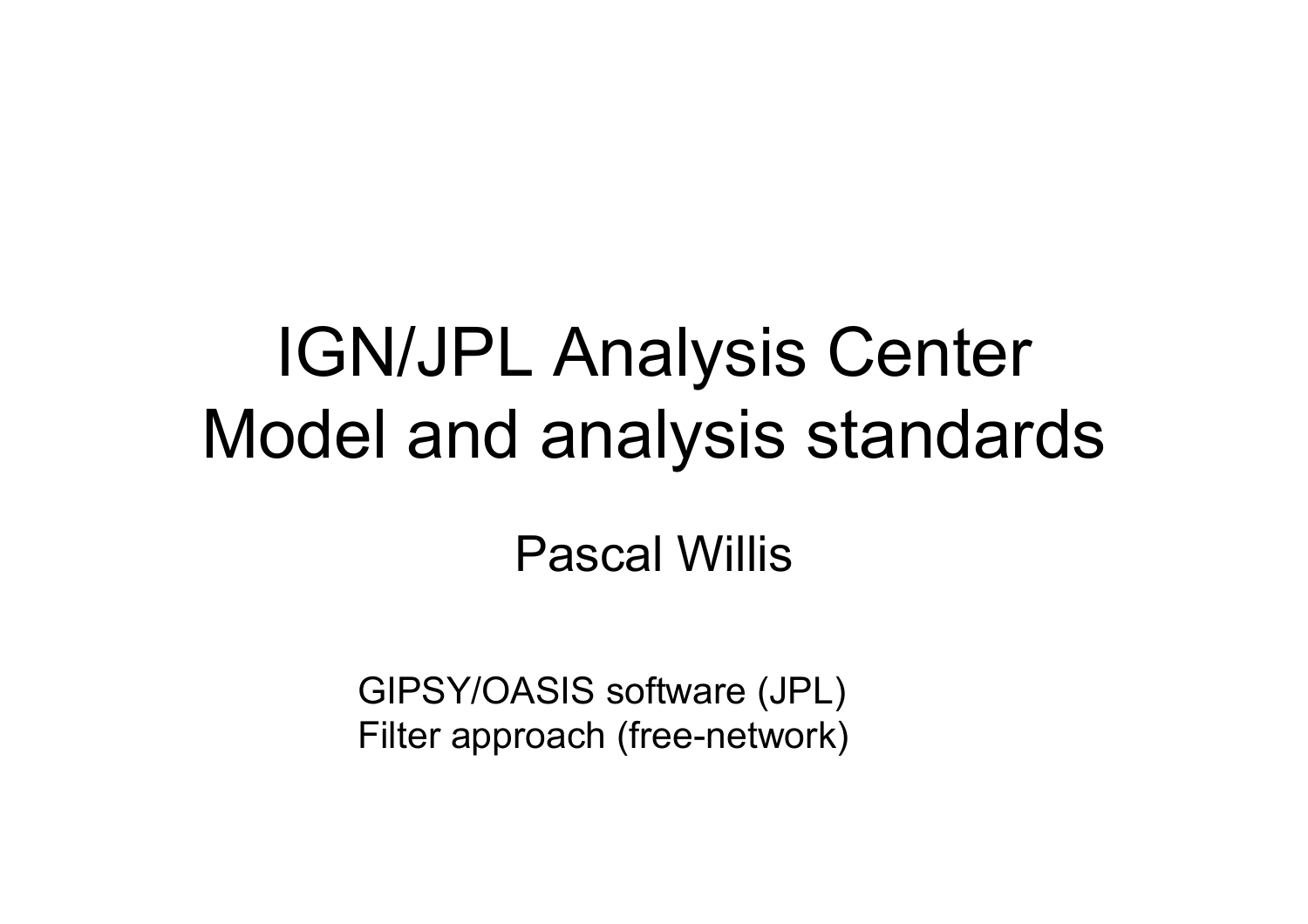# 2 types of computations

- Automated solutions for IDS (cron command) = weekly free-network solution + derived products (geocenter, EOP,…)
- ---> IGN/SGN = production
- Specific computations :
	- Single / multiple satellites
	- POD (30-hour data) or station coordinates (24 hour data)
- ---> IPGP = research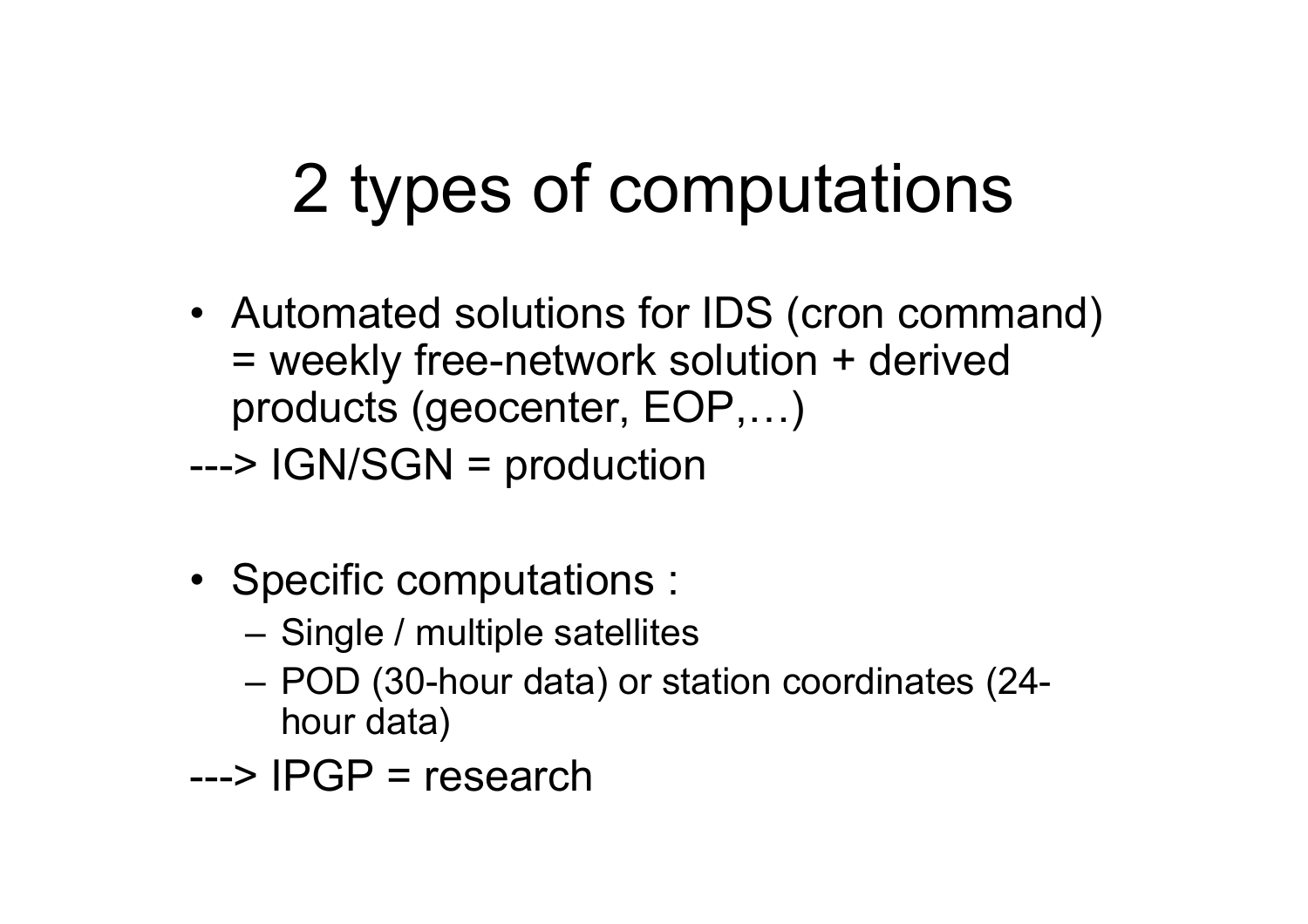#### Possible/future

## Models and corrections

- Gravity field = GGM02C ---> ? + annual signal?
- Atmospheric density = DTM94 ---> DTM2004?
- Tides: Ocean (FES2004)
- Atmospheric loading : not applied --> 1/day ?
- Troposphere:

– Dry = P(h) --> GPB?

– Wet mapping function: Niell ---> GMF, VMF ?

- Ionosphere: 2st order --> higher order?
- PCV : No PCV --> time tag bias for SPOTs?
- •Satellite physical model = IDS --> UCL for SRP?
- Solar pressure : no infra-red --> Y-bias?
- New data format?